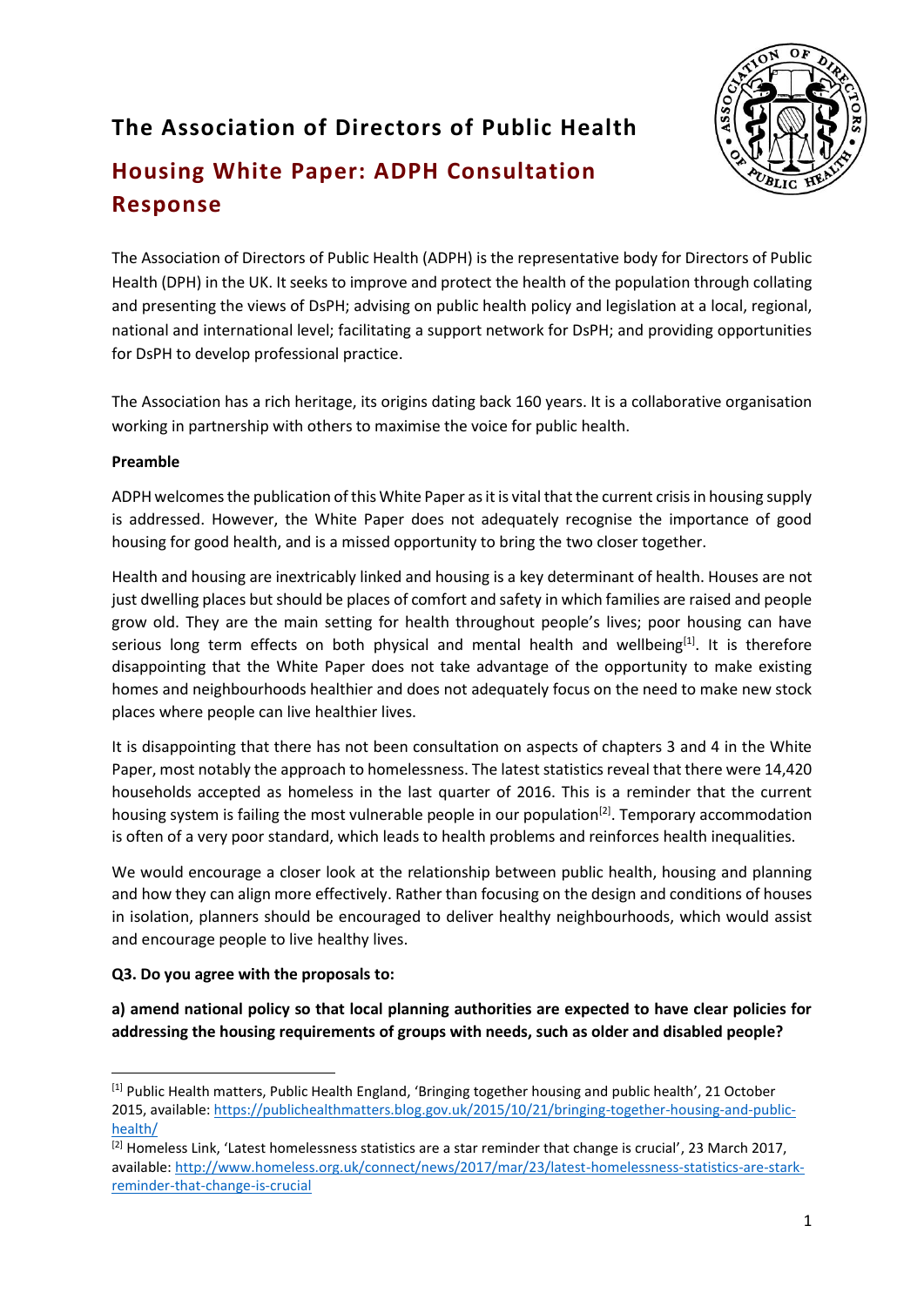

ADPH fully supports guidance that places clearer expectations about planning to address the housing requirements of groups with needs, such as older and disabled people. We would also encourage the housing requirements of other groups to be considered, such as children and young people. Urban planning decisions have a key

role to play in combatting rising levels of childhood obesity. Planning decisions should facilitate physical activity and mental wellbeing, for example through allowing children to have places to play with friends and walk or cycle safely to school. Additionally, it should be ensured that all homes can adapt through the life course of individuals and families.

#### **Q4. Do you agree with the proposals to amend the presumption in favour of sustainable development so that:?**

#### **a) authorities are expected to have a clear strategy for maximising the use of suitable land in their areas?**

Yes. Ensuring that proposals are in favour of sustainable development will allow communities to live healthy lives. Health and wellbeing should be at the centre of the planning system. We recommend maximising the use of green spaces and open space in urban environments, as this many health advantages, such as a place for physical activity, recreation and community building.

There also needs to be consideration of not just planning green spaces but proximity to green spaces for each development that is not across a major road.

#### **Q7. Do you agree that national policy should be amended to encourage local planning authorities to consider the social and economic benefits of estate regeneration when preparing their plans and in decisions on applications, and use their planning powers to help deliver estate regeneration to a high standard?**

Yes. The social and economic benefits of estate regeneration must be considered when preparing plans. Many homes that belong to deprived groups of the community are in poor condition. Healthier homes must be built to tackle these health inequalities. Health and social care must be at the core of regeneration planning proposals. As well as regenerating estates, we would encourage redesign of the environment around these estates to allow for optimal health and wellbeing for residents and the wider community.

#### **Q9. How could streamlined planning procedures support innovation and high-quality development in new garden towns and villages?**

Streamlined planning procedures provide an opportunity for health to be integrated into new developments. The 10 Healthy New Towns that are being developed is an opportunity for local planners to be in control of the delivery of developments which are of high quality and can ensure that local people can lead healthier lifestyles.

#### **Q12. Do you agree with the proposals to amend the National Planning Policy Framework to:**

**b) make clear that local and neighbourhood plans (at the most appropriate level) and more detailed development plan documents (such as action area plans) are expected to set out clear design expectations; and that visual tools such as design codes can help provide a clear basis for making decisions on development proposals?;**

Ensuring that clear design expectations are provided and providing proportionate evidence is necessary to support the development of the local plan. The JSNA would help ensure that appropriate and relevant health evidence is used when making decisions on development proposals.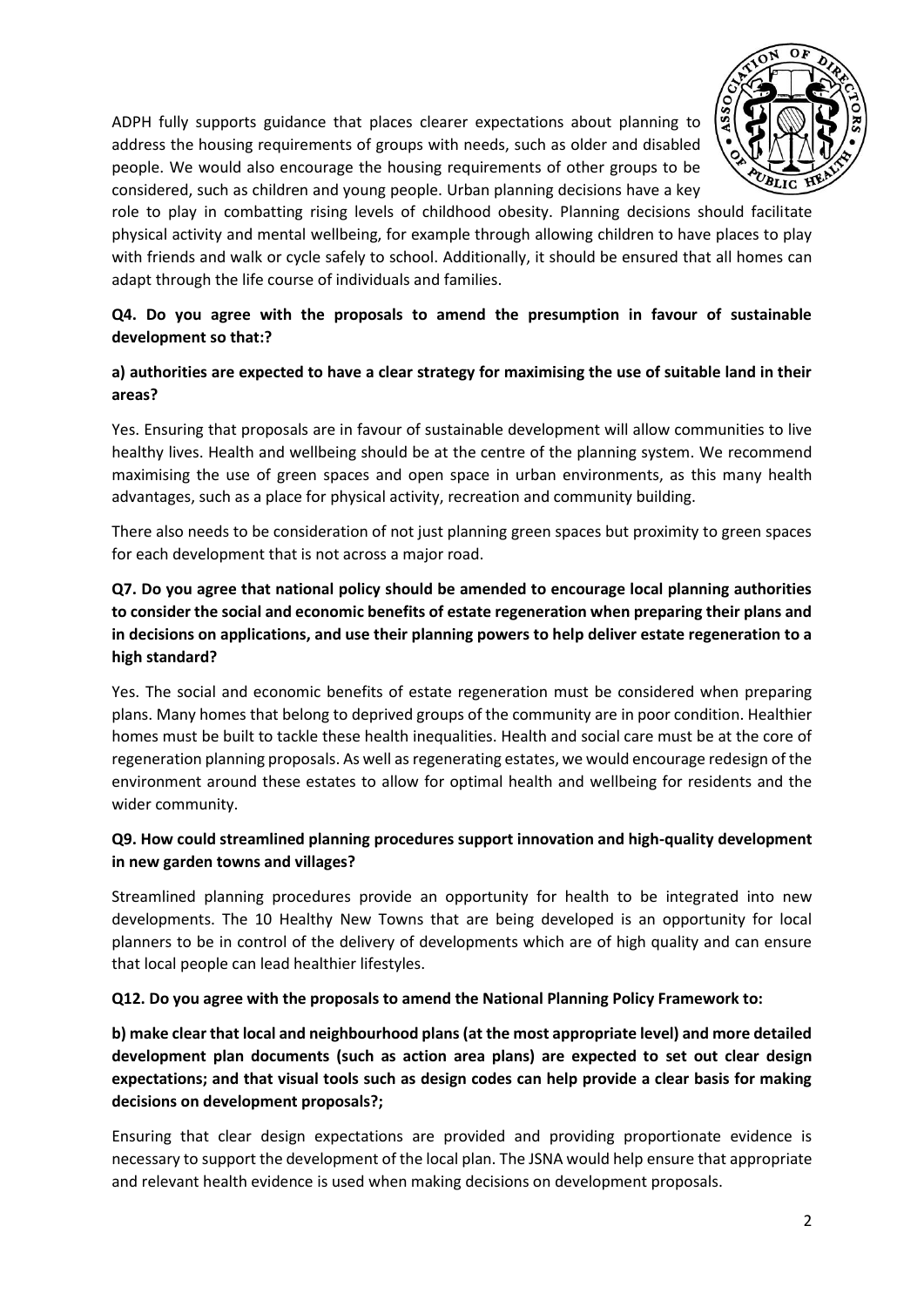**Q12. Do you agree with the proposals to amend the National Planning Policy Framework to:**



 **c) emphasise the importance of early preapplication discussions between applicants, authorities and the local community about design and the types of homes to be provided?** 

Preapplication discussions about the design and the types of homes to be provided needs to consider the health needs of the population. The direct relationship between a poor environment and chronic ill health was spelt out in a report by the Building Research Establishment, which estimated that the £3.5m homes in England blighted by damp, mould and pests has led to health problems that cost the NHS at least £1.4bn a year. Health and wellbeing must be at the centre of planning for new communities to ensure that further problems do not arise.

Healthy neighbourhoods, rather than just healthy homes, need to be developed. The NHS Healthy New Towns project attempts to shape the health of communities and aims to rethink how health and care services can be delivered. The aim of the programme, to build strong communities and healthy places to live, should be at the core of planning proposals for new developments as well as estate regeneration.

Good urban and housing design promotes healthy lifestyles and can help prevent illness. It can also keep older people independent and healthy, supported by the latest technology to live in their own homes rather than in care homes. The pre-planning stage needs to incorporate the results of the Health Impact Assessment, so that the community can consider the health impacts.

**Q12. Do you agree with the proposals to amend the National Planning Policy Framework to:**

## **e) recognise the value of using a widely accepted design standard, such as Building for Life, in shaping and assessing basic design principles – and make clear that this should be reflected in plans and given weight in the planning process?**

Building for Life is a useful design standard. However, there should be opportunities for planners and health officers to have more discussion and collaboration on where good design enables health and wellbeing. This should be integrated into policies and planning documents. It is important that all new homes are easy to adapt, and homes that are wheelchair friendly and accessible should be built. Reducing restrictions on planning constraints would assist with enabling this.

## **Q13. Do you agree with the proposals to amend national policy to make clear that plans and individual development proposals should:**

## **a) make efficient use of land and avoid building homes at low densities where there is a shortage of land for meeting identified housing needs?**

Many of the successful cities with high rates of walking and cycling can be attributed to higher densities of people and housing, and access to green spaces is vital to maintaining good health. There are numerous health benefits associated with access to public open space and parks. Access to green spaces such as parks, open spaces and playgrounds has been associated with better overall health, reduced stress levels and reduced depression. A healthy environment should be at the core of the design process. Walkable neighbourhoods, delivering improved infrastructure for safe active travel and more accessible public transport need to be created, and easy access to healthy and affordable food in the local area should be available.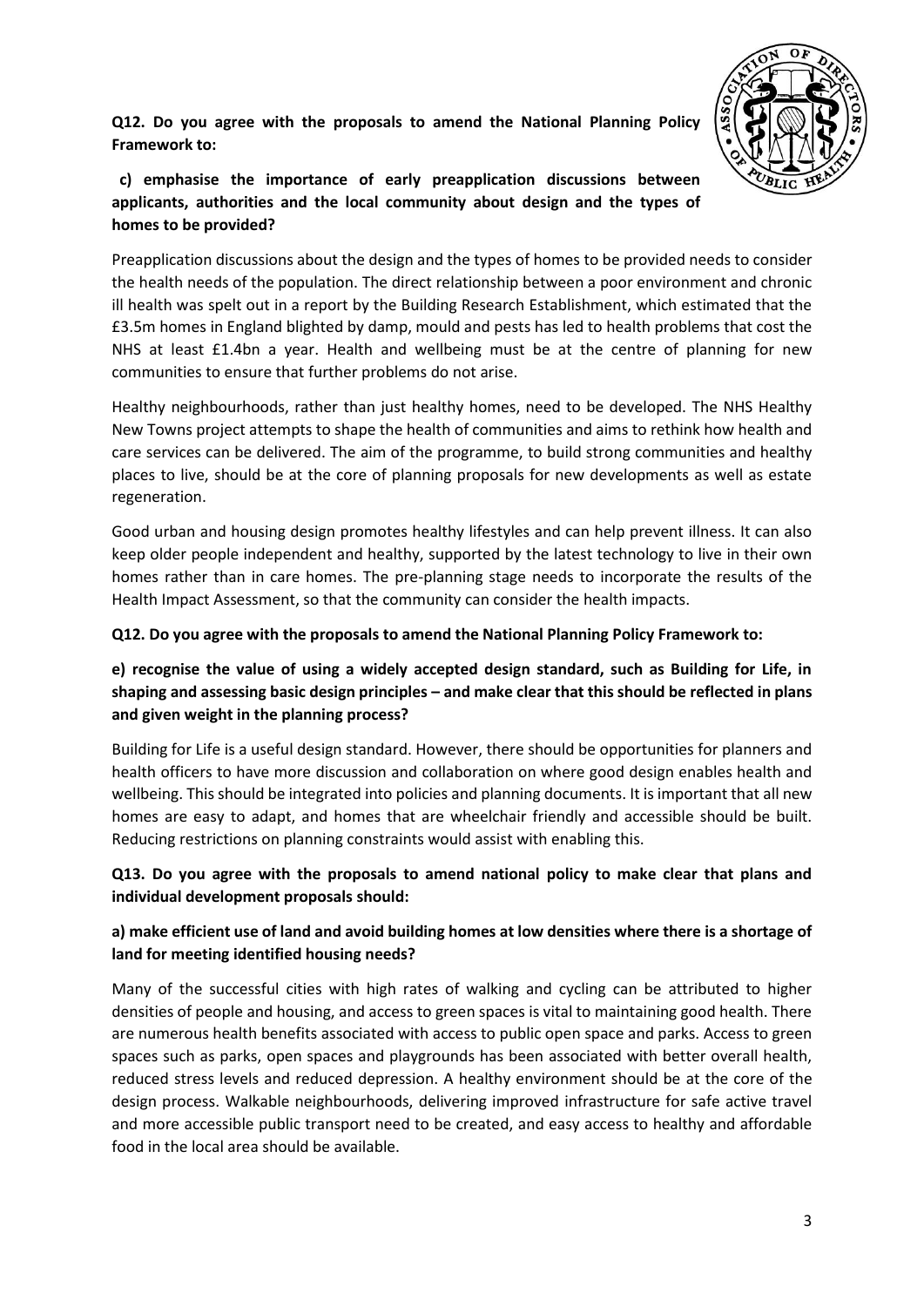

**Q13. Do you agree with the proposals to amend national policy to make clear that plans and individual development proposals should:**

**b) address the particular scope for higher density housing in urban locations that are well served by public transport, that provide opportunities to replace lowdensity uses in areas of high housing demand, or which offer scope to extend buildings upwards in urban areas?**

There is strong evidence that overdevelopment is harmful for people's wellbeing, due to issues such as lack of access to daylight, overcrowding or restricted access for the disabled. There is also likely be higher levels of air pollution in places of high density housing due to easy access to transport links and less distance from busy roads. This would create an increased demand on existing health and community facilities. Density policies in local planning documents should be made available to health professionals as it must be ensured that such policies are appropriate when considering the wider health of the local population.

## **Q13. Do you agree with the proposals to amend national policy to make clear that plans and individual development proposals should: c) ensure that in doing so the density and form of development reflect the character, accessibility and infrastructure capacity of an area, and the nature of local housing needs?**

It is imperative that the nature of local housing needs is considered. The housing market varies across the country and housing needs differ between local authorities. This is not adequately reflected in the White Paper.

**Q17. In taking forward the protection for neighbourhood plans as set out in the Written Ministerial Statement of 12 December 2016 into the revised NPPF, do you agree that it should include the following amendments:**

**b) that it is subject to the local planning authority being able to demonstrate through the housing delivery test that, from 2020, delivery has been over 65% (25% in 2018; 45% in 2019) for the wider authority area?** 

Health professionals must work with the Local Planning Authority to ensure that policies in local planning documents ensure optimal health for the residents and local community. Local health needs need to be considered and these needs should be regularly updated and reviewed accordingly.

## **Q19. Do you agree with the proposal to amend national policy so that local planning authorities are expected to have planning policies setting out how high quality digital infrastructure will be delivered in their area, and accessible from a range of providers?**

Yes. Individuals and communities are rapidly adopting digital approaches and mobile and smart devices are now commonly used. The quick increase in digital approaches to healthcare, such as through social media channels, mobile applications, and digital ways of engaging with healthcare providers, means that it is now more important than ever that the inclusion of digital infrastructure is a key part of planning policies. High quality digital infrastructure provides a strong platform for people to manage their own health and care and would allow people to work from home, thus having a positive impact on reducing air pollution, as well as a positive impact on isolation.

#### **Q35. Do you agree with the proposals to amend national policy to:**

**a) Amend the list of climate change factors to be considered during plan-making, to include reference to rising temperatures?**